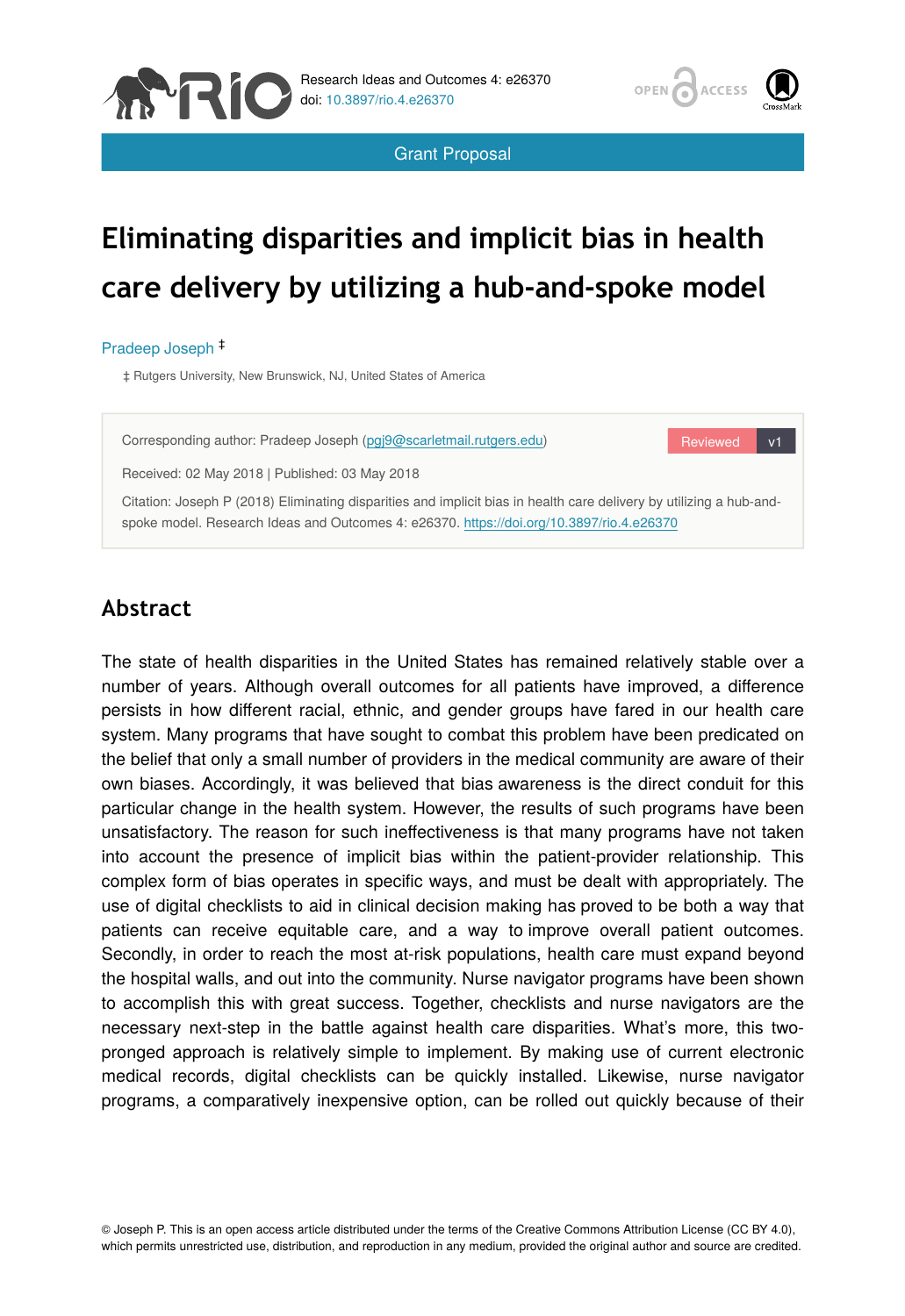simple design. A focus on the patient-provider relationship and community outreach is critical for progress in eliminating health care disparities.

# **Keywords**

health disparities, implicit bias, clinical checklist, quality of care, health IT, nurse navigator, community health

# **Introduction**

#### **The Problem of Health Care Disparities**

Health care providers within the U.S. have sworn allegiance to the principles of justice and egalitarianism from the beginning of their training. Yet, an overwhelming amount of research has indicated that there remains a disparity in today's health care system among the care different population groups receive. These disparities are most pronounced among different racial and ethnic groups. In a groundbreaking report published by the Institute of Medicine (IOM), black Americans, who are only about 3-6% more likely to deny treatment than other populations, received significantly less needed care than white Americans, even when controlling for factors such as insurance coverage and patient income (Smedley et al. 2002). As a result, African Americans are 40% more likely to die from breast cancer, 20% less likely to receive treatment for depression, and 2 times more likely to receive a less desirable treatment for diabetes, such as limb-amputation, than their white compeers (Families USA 2014). To account for this great disparity in received medical care, the authors of the IOM report suggest that the disparities must arise during the individual clinical encounter, which features the most room for variation. Sadly, this disparity has seen only minimal improvement through recent years. Though the moral imperative is strong, it is not the only factor that should drive initiatives to eliminate health disparities. The economic consequence of this issue has a debilitating effect on the U.S. economy as a whole. A group of researchers from Johns Hopkins University studied three parameters in health inequality: direct medical costs, indirect medical costs, and the cost of premature death. Using economic models of prediction, they found that excess direct medical care due to inequalities for African Americans, through the years 2003-2006, totaled to over \$135 billion (LaVeist et al. 2011). After adding in the excess direct care costs for Asians and Hispanics, the total amounted to about \$230 billion (LaVeist et al. 2011). However, they had only scratched the surface of the true cost of health inequalities. After factoring in both indirect medical costs and the cost of premature death, the total cost rose to a staggering \$1.24 trillion (LaVeist et al. 2011). This means that over \$300 billion is lost annually in the U.S. economy due to health disparities alone. Therefore, it is imperative that this issue be resolved.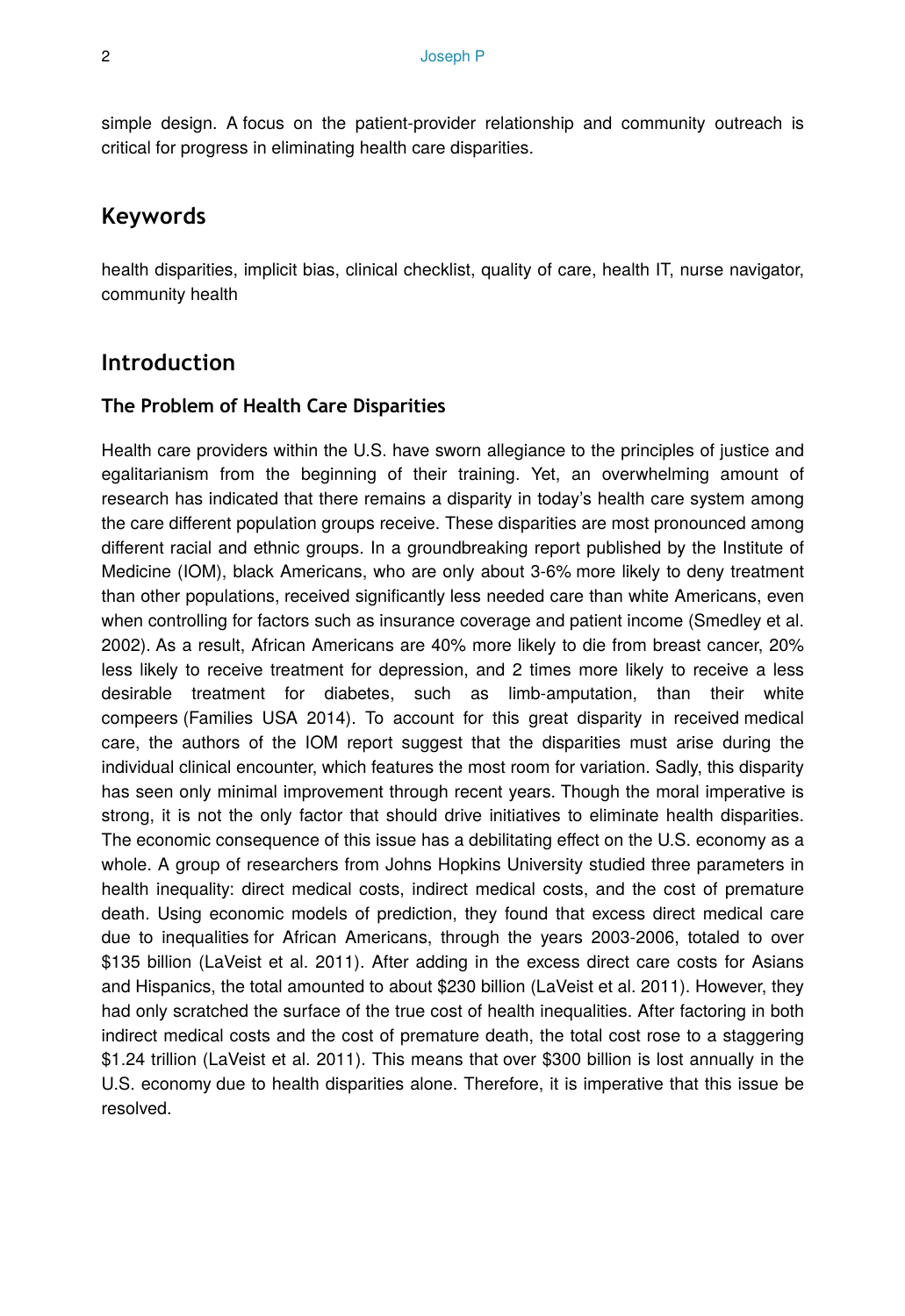#### **The Failure of Traditional Methods**

After the IOM discovered the presence of health care disparities, they offered one solution to this complex problem: raise awareness (Smedley et al. 2002). Shortly thereafter, many new programs emerged in order to spread the news of the presence of health disparities. In theory, raising awareness among physicians and other health care providers of health disparities, was thought to reduce such differences in care by making clinicians more observant in how they treat their patients. This, in turn, would help them reach their goals of providing equitable care. However, research has shown that this method is counterproductive. A study published in the Harvard Business Review found that diversity-training programs at over 800 companies over the course of 30 years did not have a significant effect on prejudice levels, and did not increase diversity in the workplace Dobbin et al. 2007. For example, after mandatory diversity training, African American women and Asian women decreased in representation for managerial positions by 9.2% and 5.4%, respectively Dobbin and Kalev 2016 Table 1.

Table 1.

Effects of Traditional Diversity Training in the Workplace: % Change Over Five Years in Representation Among Managers.

| <b>Type of Program</b>                           | White<br>Men | White<br>Women | <b>Black</b><br>Men | <b>Black</b><br>Women | Hispanic<br>Men | Hispanic<br>Women | Asian<br>Men | Asian<br>Women |
|--------------------------------------------------|--------------|----------------|---------------------|-----------------------|-----------------|-------------------|--------------|----------------|
| Mandatory<br><b>Diversity</b><br><b>Training</b> | n/a          | n/a            | n/a                 | $-9.2$                | n/a             | n/a               | $-4.5$       | $-5.4$         |
| <b>Job Tests</b>                                 | n/a          | $-3.8$         | $-10.2$             | $-9.1$                | $-6.7$          | $-8.8$            | n/a          | $-9.3$         |
| Grievance<br><b>Systems</b>                      | n/a          | $-2.7$         | $-7.3$              | $-4.8$                | n/a             | $-4.7$            | $-11.3$      | $-4.1$         |

Note: n/a indicates no statistical certainty of program's effect.

Research in psychology has provided a basis for the failure of these traditional programs. One group of researchers took overt measures to minimize bias in one group and compared the facilitatory effect, an indicator of stereotype activation, with that of a control group's. The results showed that the group exposed to an overt suppression of bias showed an increased, or "rebound," facilitatory strength (Macrae et al. 1994). Therefore, the use of traditional diversity awareness training may exacerbate the issue at hand by causing individuals to think more on their own biases without putting in place safeguards against biased behaviors.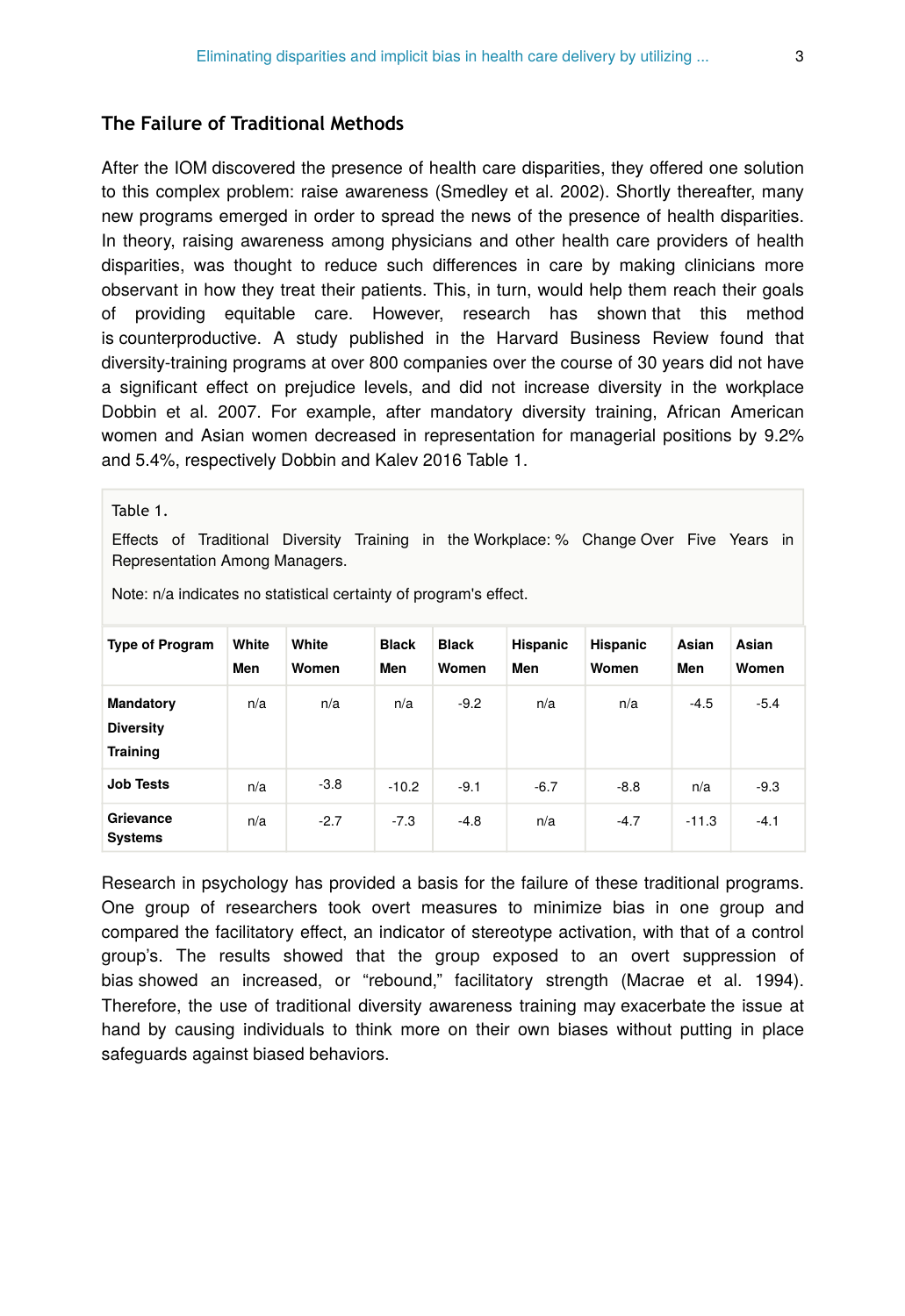#### **The Presence of Implicit Bias**

One potential reason diversity training programs fail in many different workplace environments is because biases may often be unconsciously held. One study answered the question of why implicit, or unconscious, bias may have a role in the clinical encounter by pointing to the fact that there are not enough black men working within the medical field. In 2012, only about 2% of the graduating medical class in the United States were black men (Ansell and McDonald 2015). Consequently, many health care providers may be unable to relate to this patient population as well as they relate to other populations who are well represented within the medical field. In a study utilizing the Implicit Association Test (IAT), researchers found that 4 out of 5 sample clinician groups exhibited evidence of implicit bias (Blair et al. 2011). Interestingly, the one sample physician group that did not give evidence of unconscious bias was a primarily minority population. If these results are due to minority physicians being acquainted with a larger number of other minorities than white physicians are, then this is consistent with the findings of Nobel Laureate Daniel Kahneman, who identified a significant bias in people who were making judgements based off of small numbers (Tversky and Kahneman 1974). Therefore, physicians with very minimal contact with minorities are likely to make judgements that are inadvertently biased against this group of people. Yet, if psychologists are correct in identifying implicit bias as the product of an "automatic cue-response association," taking advantage of cues that counter implicit bias may prove effective in bringing equity to the patientprovider relationship (Blair et al. 2011). So, to effectively inhibit these unconscious mental processes that create barriers between different racial, ethnic, and gender groups, interventions must be put in place that only tacitly act on these biases, in order to avoid the rebound effect observed from methods that rely on an overt suppression of bias.

### **Literature Review**

#### **Using Digital Checklists for Standardization**

One form of bias observed in 2006 at Johns Hopkins Hospital prompted researchers to begin studying ways to reduce treatment disparities. Gender bias was evident from the fact that women were less likely than men to receive intensive treatment for heart attacks, less likely to be sent for knee replacements, and had longer wait times for EKGs (Nordell 2017). However, in a recent publication, members of the Johns Hopkins Hospital Trauma Department outlined the results of their implementation of a "smart order set" checklist that was designed to ensure that all of their patients receive appropriate care. This clinical decision support (CDS) digital checklist was put in place for about 3 years, and was tuned specifically for patients with venous thromboembolism (VTE). When faced with such a pathology, physicians have to be wary because the pharmacologic medication these patients require may lead to major uncontrolled bleeding. Yet, if they are not given VTE prophylaxis, patients may suffer preventable harm from having an untreated blood clot. So, many factors are involved in deciding whether a patient should receive any form of VTE prophylaxis. The management goal here is that all patients who are at an appropriate risk level for VTE treatment would receive such treatment, and only patients who are likely to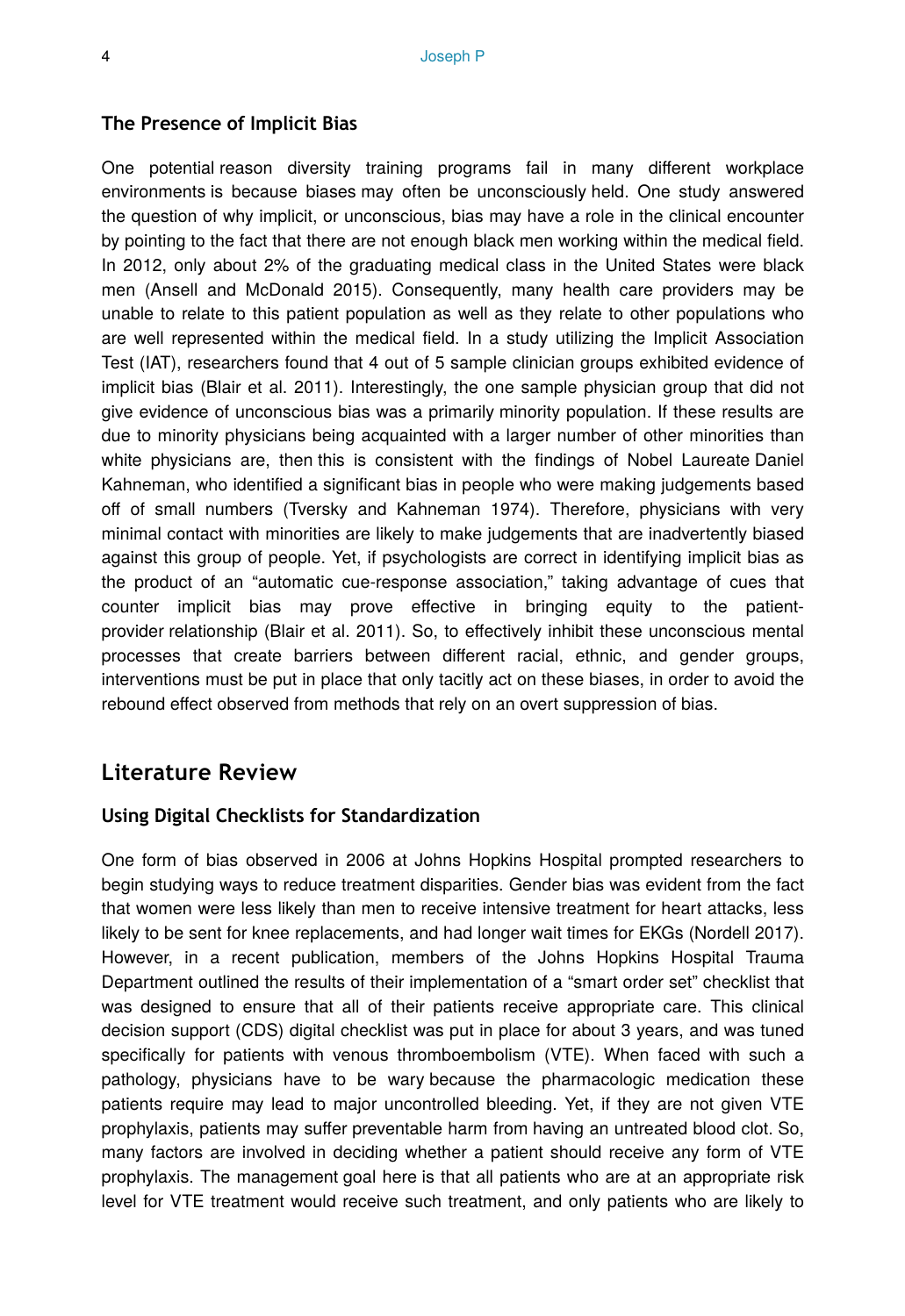experience major bleeding would have VTE prophylaxis withheld. If this level of accurate prognostication can be achieved, this would equate to the best possible patient outcomes under the given circumstances. Unfortunately, due to the variance of each patient-provider interaction, there was a great disparity in care. Johns Hopkins researchers observed that 45% of women, as oppose to only 31% of men, were not getting blood clot prevention treatment under conditions in which they would need it (Nordell 2017). To minimize variation, these physician researchers decided upon the checklist in order to increase the standardization of care across all patient demographics. After implementing the CDS checklist in the Johns Hopkins Trauma Department, a retrospective study of patient data revealed the significant effect the checklist had on VTE treatment Table 2. "The prescription of risk-appropriate VTE prophylaxis increased from 65.6% to 90.1%" while simultaneously eliminating preventable harm entirely (Zeiden et al. 2013). Preventable harm reduced from 1.1% to 0% during this time with no difference in major bleeding or mortality (Zeiden et al. 2013). The stark improvement in the physician's decision-making is demonstrated by his or her ability to now prescribe more intensive treatments for patients who require it without resulting in harm from overtreatment.

## Preimplementation (N=1,000) Postimplementation (N=942) P-value Total receiving risk-appropriate VTE prophylaxis 656 (65.6%) 849 (90.1%) <0.0001 Not receiving any form of VTE prophylaxis 236 (23.6%) 41 (4.4%) 41 (4.4%) 40.0001 Total VTE episodes 25 (2.5%) 7 (0.7%) 0.0022 Preventable harm from VTE 11 (1.1%) 0 (0) 0.001 Total 30-day post-discharge VTE 9 (1.1%) 9 (1.1%) 2 (0.3%) 0.0300 Total 90-day post-discharge VTE 20 (2.7%) 2 (0.3%) 0.0003 Table 2. CDS Checklist Results on VTE Treatment

This shows that thousands of patients who arrive at Johns Hopkins Hospital each year at risk for blood clots can receive truly equitable care that does not discriminate based on gender, race, or any other factor (Nordell 2017). The Johns Hopkins Hospital CDS checklist shows that mandating physicians to participate in considering standardized methods of care has a significant effect on their mental processing. Although they are given the ability to override the recommended treatment given by the electronic system, they are not exempt from interacting with it entirely to assess their patient. Therefore, the cues from the digital checklist that are consistently provided to the physician regardless of the patient's gender or race, can be said to likely have an effect in mitigating implicit biases. In this way, the data shows that the use of a digital checklist can enhance the quality of care while simultaneously eliminating any disparities in preventable harm between populations. However, because the sample size of preventable harm from VTE, as displayed in Table 1,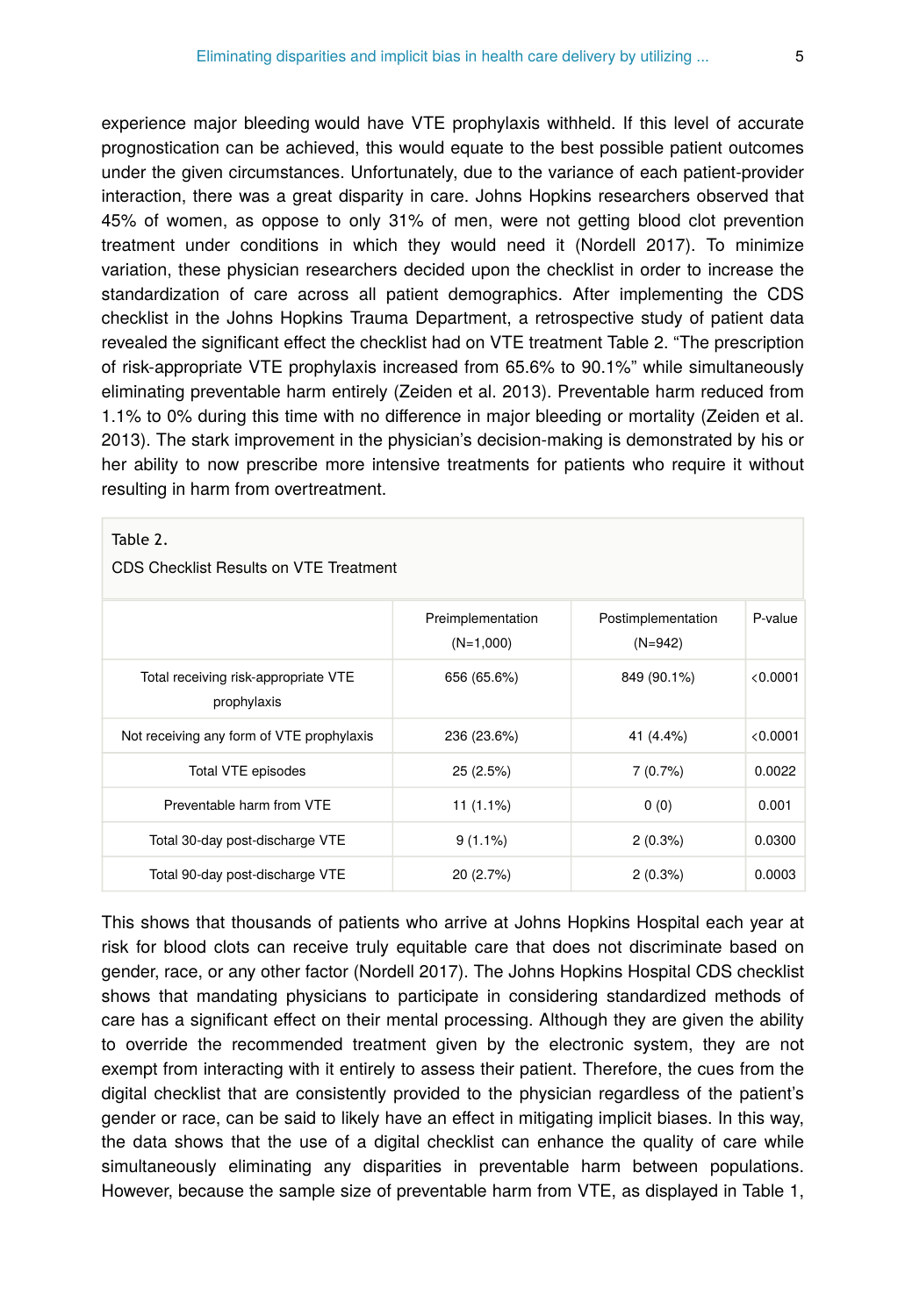is not very large, it is worthwhile to examine the relationship between quality of care and health disparity magnitude on a larger scale.

#### **The Impact of Quality of Care on Health Disparities**

In order to measure whether there is a correlation between the improvement in care and the magnitude of health disparities, researchers from Harvard Medical School analyzed quality-of-care data made available from all Medicare managed plans. In 1997, the Centers for Medicare and Medicaid Services (CMS) mandated that all associated managed-care plans publish data relating to the quality of care its patients received. This information is stored in the Health Plan Employer Data and Information Set (HEDIS). The nine clinical parameters chosen as common measures of health care were captured under three headings: breast-cancer screening, diabetes care, and cardiovascular care. For example, under breast-cancer screening, a woman between the ages of 65 and 69 who had not received a mammogram within the past two years would be flagged in the system (Trivedi et al. 2005). As a reminder system for providers, it was believed to contribute to the improvement in the quality of care. However, the question remained as to whether racial disparities in care would also improve (Fig. 1). The results showed that as health outcomes improved overall, racial disparities in care also improved in 7 out of the 9 clinical performance measures (Trivedi et al. 2005). For example, through the years 1999 to 2003, the difference between black individuals and white individuals receiving LDL cholesterol testing under the heading of diabetes care decreased from 8.8 percentage points to 2.6 percentage points (Trivedi et al. 2005).



#### Figure 1. doi

Disparity in LDL cholesterol testing between black and white populations.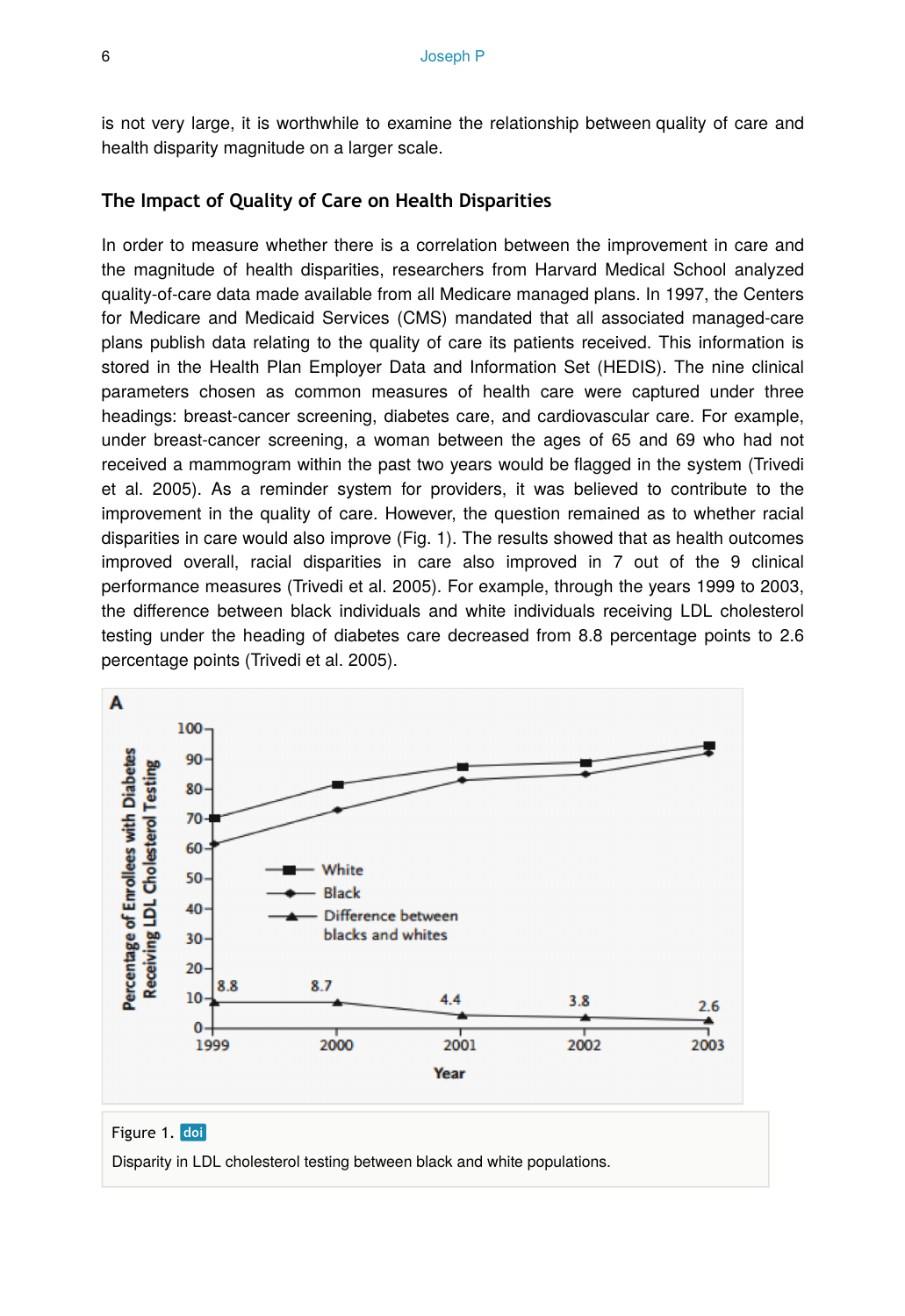For the two clinical measures in which racial disparities did not improve, control of glycosylated hemoglobin levels and control of LDL cholesterol levels, both under the cardiovascular care heading, there was found to be no statistically significant change. This means that the improvement in care quality has no harmful effects on health disparities. Nevertheless, it is important to recognize that improving the quality of care alone does not accomplish the ultimate goal of eliminating disparities in health care entirely. One point of concern in this study is the lower number of black individuals receiving care. For example, out of those needing care for diabetes, there was a 19.6% reduction in the number of white patients throughout the study, compared with a 31.7% reduction in the number of black patients (Trivedi et al. 2005). This may be the basis for the existing minor disparity of 2.6% observed in Fig. 1. This points to what may be one underlying cause for many of the persistent disparities we see today: there are too few initiatives to reach out to priority populations and ensure that they receive the care that they need.

#### **The Nurse Navigator Program**

Sending health care workers out into the community as a means to improve a target population's health is indeed unconventional. However, this is exactly what the state of Delaware accomplished recently by making use of a nurse navigator program. Initially, government officials in Delaware recognized the growing disparity in cancer incidence between its white and black populations. To combat this trend, nurse navigators were hired at each acute care hospital, and were commissioned with specifically reaching African Americans to be screened for colorectal cancer. To that end, they would work with community organizations throughout the state and lead marketing campaigns to reach as many black Americans as possible. Once they agreed to be screened for cancer, the nurse navigators would serve as their primary point of contact. Each patient was assigned a nurse navigator for guidance through the health care system (Fig. 2). After an implementation period of 8 years, screening rates for colorectal cancer among black Americans rose from 48% to 74%, the same rate as white Americans (Grubbs et al. 2013). In addition, these two populations now experienced a cancer incidence per 100,000 of 45 each; this is a reduction from the initial values of 67 for blacks and 58 for whites (Grubbs et al. 2013). Finally, the number of black patients diagnosed with colorectal cancer at advanced stages fell from 79% to 40% (Grubbs et al. 2013).

Although a small disparity still exists in colorectal cancer mortality rates, as can be seen in Fig. 2, a significant improvement has been made since the inception of the nurse navigator program. Fig. 2 also highlights the importance of this program by showing how it is able to target very specific populations. At the initial measurement, the average of all races had a very similar mortality rate to that of white individuals in particular. Thus, the high mortality rate of African Americans would be hidden if one were to only observe the average mortality rate for all of the races combined. The health care system in the state of Delaware had produced this disparity because of its insufficient ability to serve all aspects of the community equitably. To counteract this, care coordinators serve to reach the outlying African American population and help them attain a health status close to that of the rest of the community.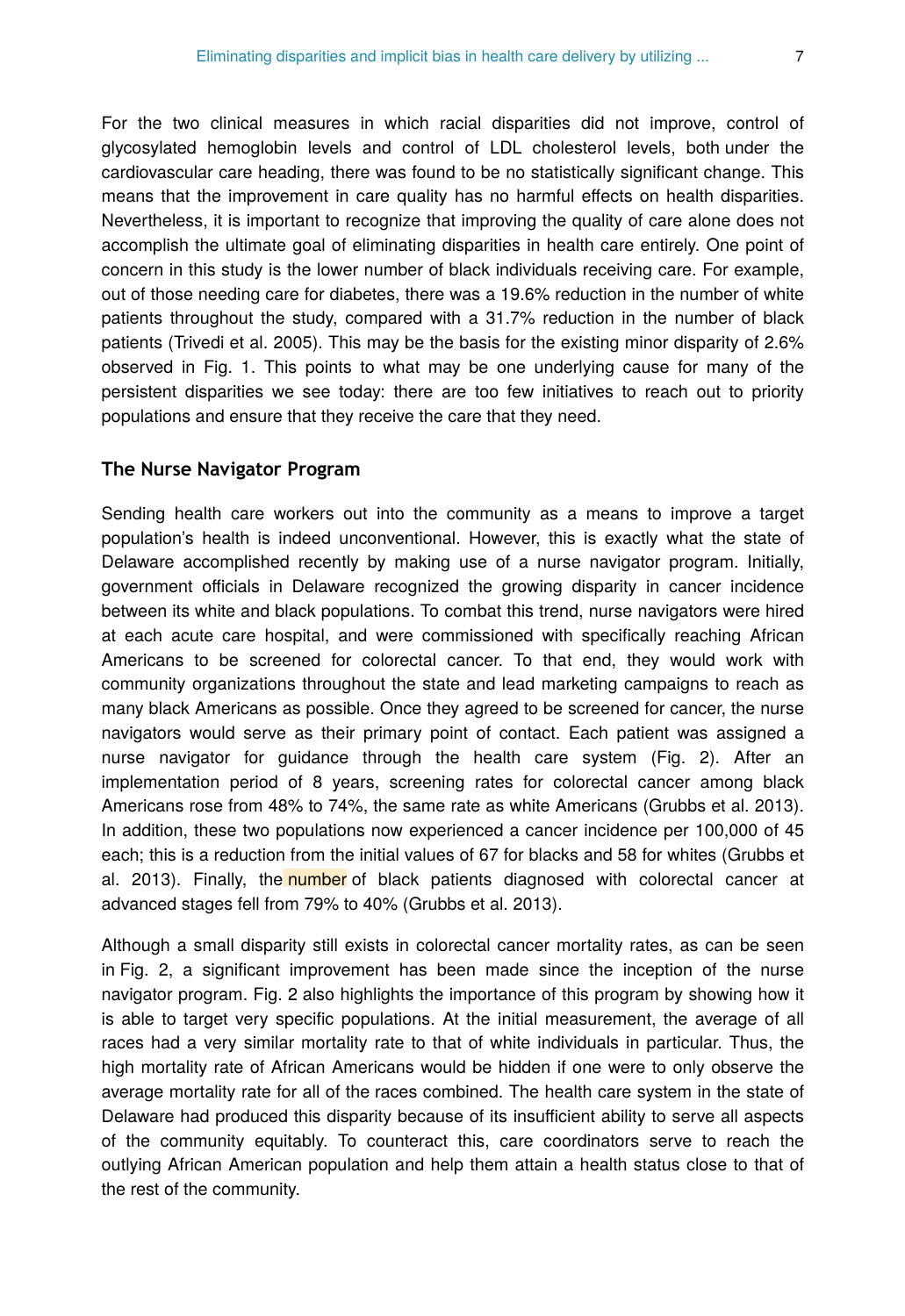

Colorectal cancer mortality rates during implementation of the nurse navigator system.

# **Strategy and Plan**

#### **Overview**

To achieve a meaningful reduction in health care disparities across the United States, I am seeking first to establish a two-year program at two target hospitals. This two-year program will require a 6-month preparation period and will be conducted at the Robert Wood Johnson University Hospital in New Brunswick, NJ, and the University Hospital in Newark, NJ, the two principal teaching hospitals in the Rutgers Health network. Although the twoyear time frame poses a limitation for the nurse navigator program, which may require a longer period of time to provide conclusive data, the rate of change over two years can be extrapolated for an eight-year time frame in order to estimate whether this program would produce significantly improved results when compared to the Delaware nurse navigator program. Based on the success of this initiative, steps can be taken to apply similar changes at hospitals nationwide in order to eliminate health disparities. The main features of this program will be the establishment of a hospital-wide CDS checklist, and a nurse navigator program operating out of each hospital. The checklist employed at Johns Hopkins Hospital was developed solely for the Trauma Department in their dealings with patients at risk for blood clots, one common hospital acquired complication. Now, for our target hospitals, checklists for two other hospital acquired complications will be created: hospital acquired infections and pressure ulcers. This way, the efficacy of such checklists for morbidities other than blood clots can be measured. For similar reasons, the nurse navigator program will be expanded to help African American patients receive screenings for breast cancer and cervical cancer, as oppose to colorectal cancer.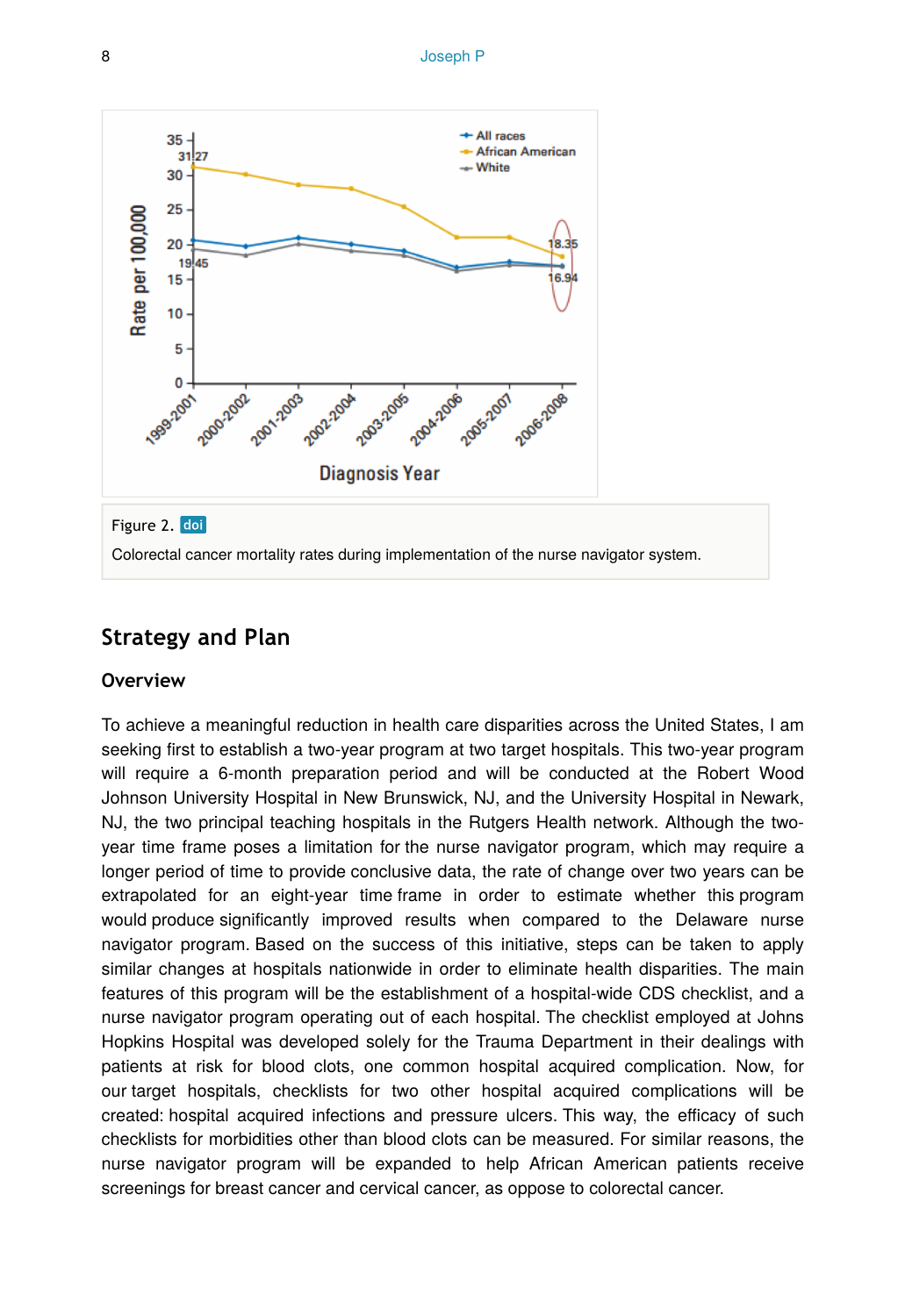#### **Specific Details**

The Principal Investigator of this project will be commissioned to oversee the project by managing and coordinating activity between the different organizations that will have to work together in order for the program to be successful. Under these obligations, he or she will be required to hire all of the nurse navigators necessary for the two communities to be reached, and for gathering medical professionals to create the clinical checklist for physicians who deal with patients with the two aforementioned hospital acquired complications. These medical professionals will have each hospital's institutional review board approves the clinical checklist. The only organization outside of the Rutgers Health network involved in this project will be CTG Health, a health information technology consulting firm, who will be responsible for implementing the digital checklist into the existing electronic health record framework. CTG is a reliable organization because it has accomplished a similar task for the St. Luke's Health System in Idaho. CTG was able to redesign St. Luke's online system for patient data and implement new applications, without causing disruptions in workflow (Ctg 2016). Within 3 months, physicians were at, or exceeded, their previous patient volume (Ctg 2016). This means that after implementing a digital checklist application into the two Rutgers Health hospitals, it can be expected that after a brief period there will be no hindrance to physicians seeing their patients efficiently. Thus, a 6-month preparation period before the new data collection begins will be enough time to ensure that the hospital staff is well-acquainted with the new health care delivery design. The new application to be built by CTG will also track each patient's data in order to measure improvement in the population over time. The four clinical parameters of improvement will focus on rates for hospital acquired infections, pressure ulcers, breast cancer screening, and cervical cancer screening. This way, the effect of both the digital checklist and the nurse navigator program can be understood in one easy-to-use online system. Lastly, the baseline measurements for the health status of the New Brunswick and Newark populations will be retrieved from the HEDIS that is made available by the CMS. Success will be measured as an aggregate of the four clinical parameters, with a disparity elimination in any one parameter registering as 25% success. This health care delivery model will be determined successful only if all four parameters see an elimination in disparities.

# **Budget**

#### **Overview**

The plans of this proposal is modelled heavily on the success of other programs that have made their associated costs available. Therefore, the budget can be broken down into three simple categories that cover many smaller, and related, expenses Table 3. It is important to note that though the total expense of this program will be almost \$2.5 million, the economic burden of the issue it addresses is far costlier. As discussed earlier, if this initiative successfully addresses the problem of health disparities in the U.S. health care system, it is undeniably cost-effective because billions of dollars are wasted annually due to this issue.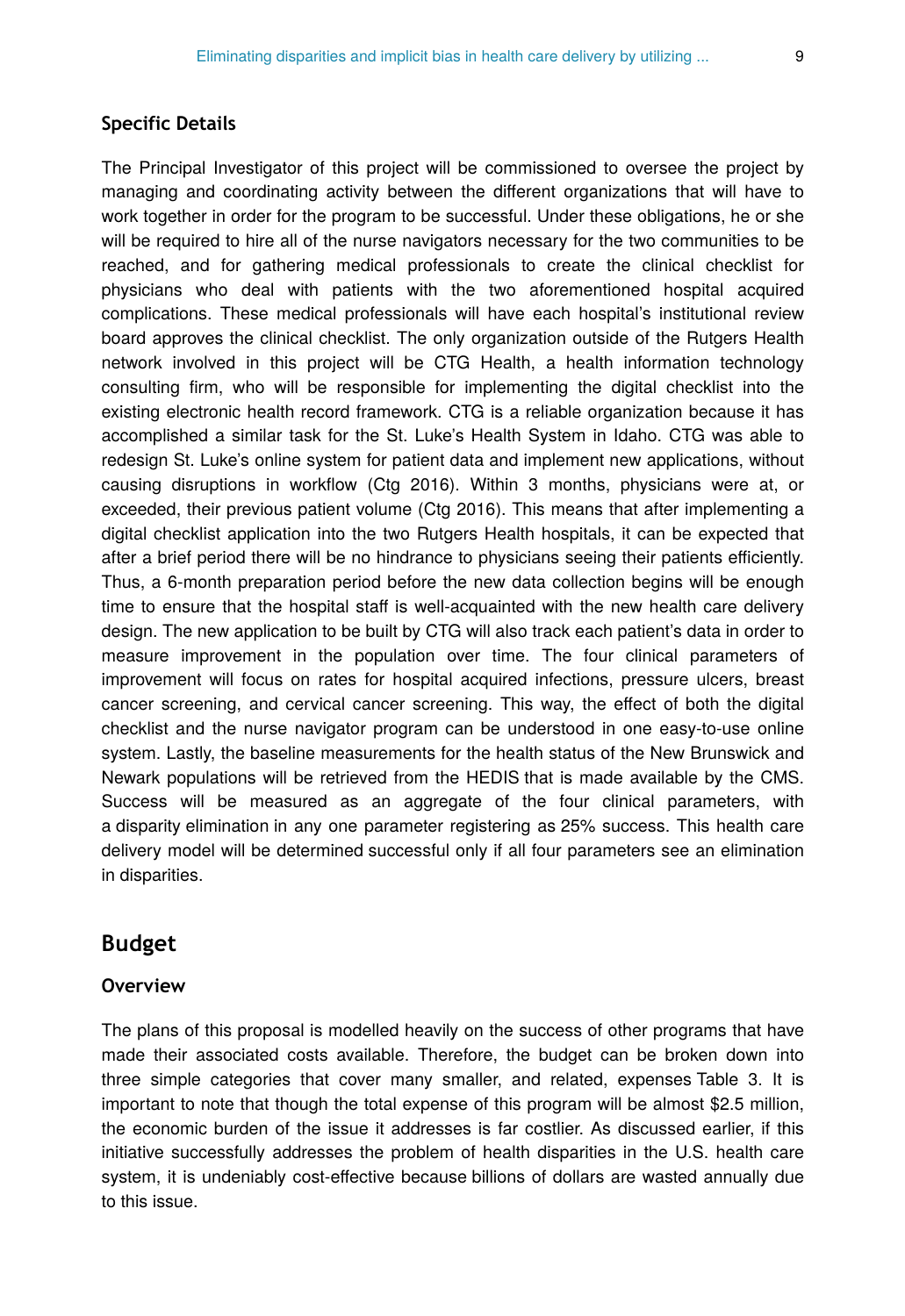| Table 3.<br><b>Budget Distribution</b> |                                                    |                |  |  |  |  |
|----------------------------------------|----------------------------------------------------|----------------|--|--|--|--|
| Principal Investigator:                | \$162,220 * 2.5                                    | \$405,550.00   |  |  |  |  |
| Digital Checklist:                     | $$618,000 * 2$                                     | \$1,236,000.00 |  |  |  |  |
| Nurse Navigator Program:               | $(2 * ($1.15 * 55,181)) + (2 * ($1.15 * 277,140))$ | \$764,338.30   |  |  |  |  |
| Total:                                 |                                                    | \$2,405,888.30 |  |  |  |  |

## **Justification**

- Principal Investigator: The Principal Investigator will be paid a salary equal to the national average for clinical research directors, \$162,220. This salary is multiplied by 2.5 because the project will be in place for 2 years with a 6-month preparation process.
- Digital Checklist: The checklist implemented at Johns Hopkins Hospital costed a total of \$618,000 (Haut 2014). This includes the cost of gathering physicians to develop such checklists, and the implementation of it into the health system as an application by a third-party consulting firm. However, since this project encompasses two different hospitals, \$618,000 must be multiplied by 2.
- Nurse Navigator Program: The colorectal cancer screening program in the state of Delaware resulted in an annual cost of \$1.15 per resident (Grubbs et al. 2013). This includes the salary for each nurse navigator and the resources they would need to effectively reach their target population. Since this project only involves two communities, we multiply \$1.15 by 55,181 and 277,140, the number of residents in New Brunswick and Newark, respectively. Also, because this is a two-year program, we must multiply each value by 2 and add up the costs for New Brunswick and Newark in order to estimate how much a nurse navigator system will cost overall.

# **Discussion**

At this time in American history, a tipping point has been reached where the health disparities between different populations must be accounted for. Methods that have primarily focused on making clinicians more aware of their own biases have backfired. From previous research, it is clear that redesigning how physicians interact with patients by introducing a clinical checklist greatly increases the quality of care. Furthermore, this standardized quality of care has been shown to lead to significant reductions in health care disparities. However, changes within the walls of the hospital are not enough to completely eliminate inequalities. There must be an outreach into the community by care coordinators to ensure that at-risk populations are receiving an appropriate level of care. The hub-and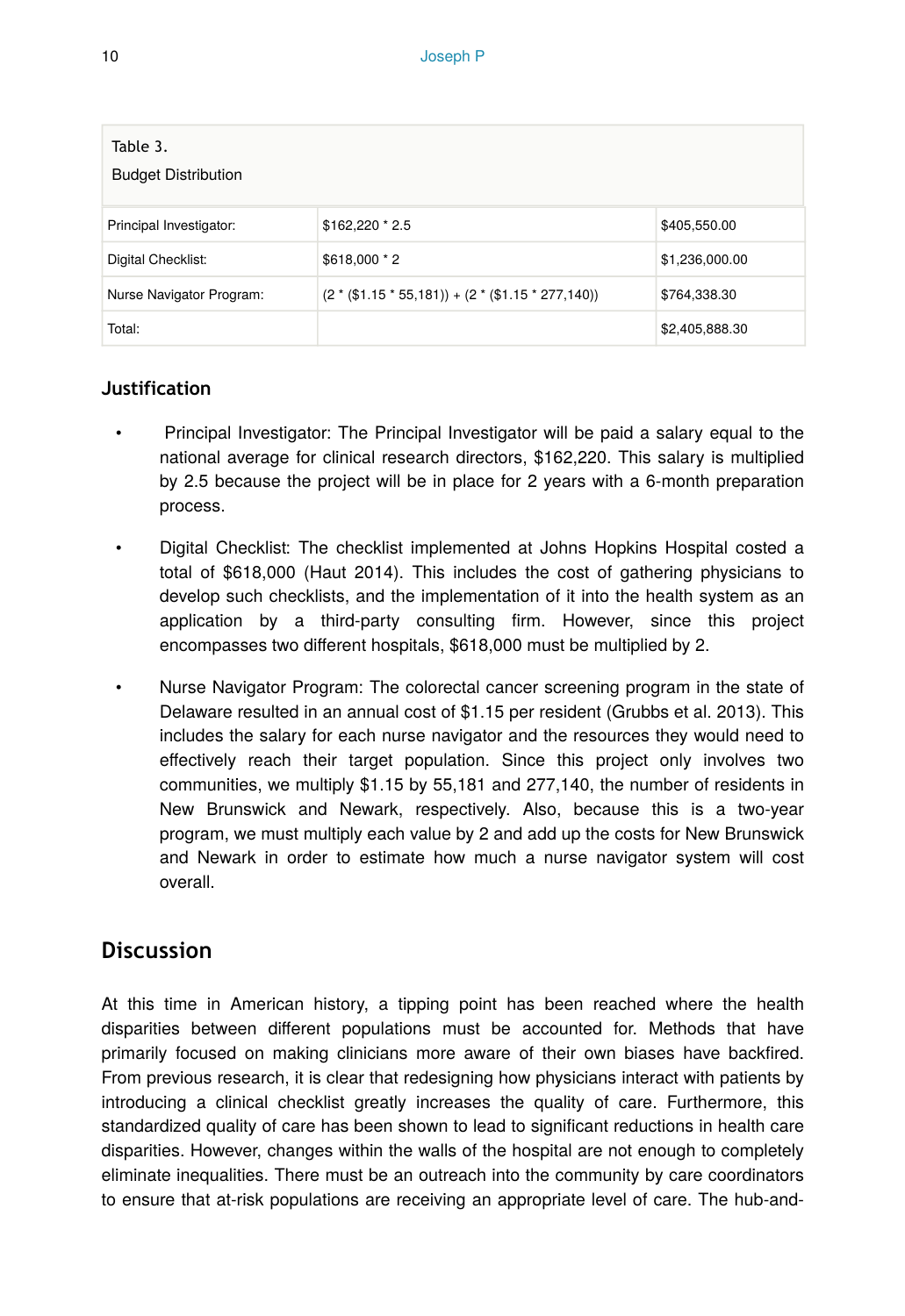spoke design of this proposal seeks to accomplish this task. When the final data from this project is obtained, the Principal Investigator will analyze it and make a public report for leaders in the field to determine the program's merit as a new health care delivery paradigm. This hub-and-spoke model shows great promise for achieving a health care delivery system that is free of disparities.

# **References**

- Ansell DA, McDonald EK (2015) Bias, black lives, and academic medicine. The New England Journal of Medicine 372: 1087‑1089.<https://doi.org/10.1056/NEJMp1500832>
- Blair IV, Steiner JF, Havranek EP (2011) Unconscious (implicit) bias and health disparities: Where do we go from here? The Permanente Journal 15: 71‑78.
- Ctg (2016) St. Luke's Health System Relies on CTG for Implementation Leadership. [https://www.ctg.com/fr/case-study/st-lukes-health-system-relies-ctg-implementation](https://www.ctg.com/fr/case-study/st-lukes-health-system-relies-ctg-implementation-leadership)[leadership.](https://www.ctg.com/fr/case-study/st-lukes-health-system-relies-ctg-implementation-leadership) Accessed on: 2017-4-12.
- Dobbin F, Kalev A, Kelly E (2007) Diversity management in corporate America. Harvard Business Review 6 (4): 21‑27. <https://doi.org/10.1525/ctx.2007.6.4.21>
- Dobbin F, Kalev A (2016) Why Diversity Programs Fail. [https://hbr.org/2016/07/why](https://hbr.org/2016/07/why-diversity-programs-fail)[diversity-programs-fail](https://hbr.org/2016/07/why-diversity-programs-fail). Accessed on: 2017-4-22.
- Families USA (2014) African American health disparities compared to non-hispanic whites. [http://familiesusa.org/product/african-american-health-disparities-compared-to](http://familiesusa.org/product/african-american-health-disparities-compared-to-non-hispanic-whites)[non-hispanic-whites.](http://familiesusa.org/product/african-american-health-disparities-compared-to-non-hispanic-whites) Accessed on: 2017-4-17.
- Grubbs SS, Polite BN, Carney J, Bowser W, Rogers J, Katurakes N, Paskett ED (2013) Eliminating racial disparities in colorectal cancer in the real World: It took a village. Journal of Clinical Oncology 31: 1928‑1930. <https://doi.org/10.1200/JCO.2012.47.8412>
- Haut E (2014) Summaries of Independent Scientist (K) Awards. Agency for Healthcare Research and Quality. [https://www.ahrq.gov/funding/training-grants/grants/](https://www.ahrq.gov/funding/training-grants/grants/active/kawards/Kawdsumhaut.html) [active/kawards/Kawdsumhaut.html](https://www.ahrq.gov/funding/training-grants/grants/active/kawards/Kawdsumhaut.html). Accessed on: 2017-4-04.
- LaVeist TA, Gaskin D, Richard P (2011) Estimating the economic burden of racial health inequalities in the United States. International Journal of Health Services 41: 231‑238. <https://doi.org/10.2190/HS.41.2.c>
- Macrae CN, Bodenhausen GV, Milne AB, Jetten J (1994) Out of mind but back in sight: Stereotypes on the rebound. Journal of Personality and Social Psychology 67: 808‑817. <https://doi.org/10.1037/0022-3514.67.5.808>
- Nordell J (2017) A fix for gender bias in health care? Check. [https://](https://www.nytimes.com/2017/01/11/opinion/a-fix-for-gender-bias-in-health-care-check.html?_r=0) www.nytimes.com/2017/01/11/opinion/a-fi[x-for-gender-bias-in-health-care-check.html?](https://www.nytimes.com/2017/01/11/opinion/a-fix-for-gender-bias-in-health-care-check.html?_r=0) [\\_r=0.](https://www.nytimes.com/2017/01/11/opinion/a-fix-for-gender-bias-in-health-care-check.html?_r=0) Accessed on: 2017-3-03.
- Smedley BD, Stith AY, Nelson AR (2002) Unequal treatment: Confronting racial and ethnic disparities in health care. National Academies Press.
- Trivedi AN, Zaslavsky AM, Schneider EC, Ayanian JZ (2005) Trends in the quality of care and racial disparities in medicare managed care. The New England Journal of Medicine 353: 692‑700. <https://doi.org/10.1056/NEJMsa051207>
- Tversky A, Kahneman D (1974) Judgment under uncertainty: Heuristics and biases. Science 185: 1124‑1131. <https://doi.org/10.1126/science.185.4157.1124>
- Zeiden AM, Streiff MB, Lau BD, Ahmed SR, Kraus PS, Hobson DB, Haut ER (2013) Impact of venous thromboembolism prophylaxis "smart order set": Improved